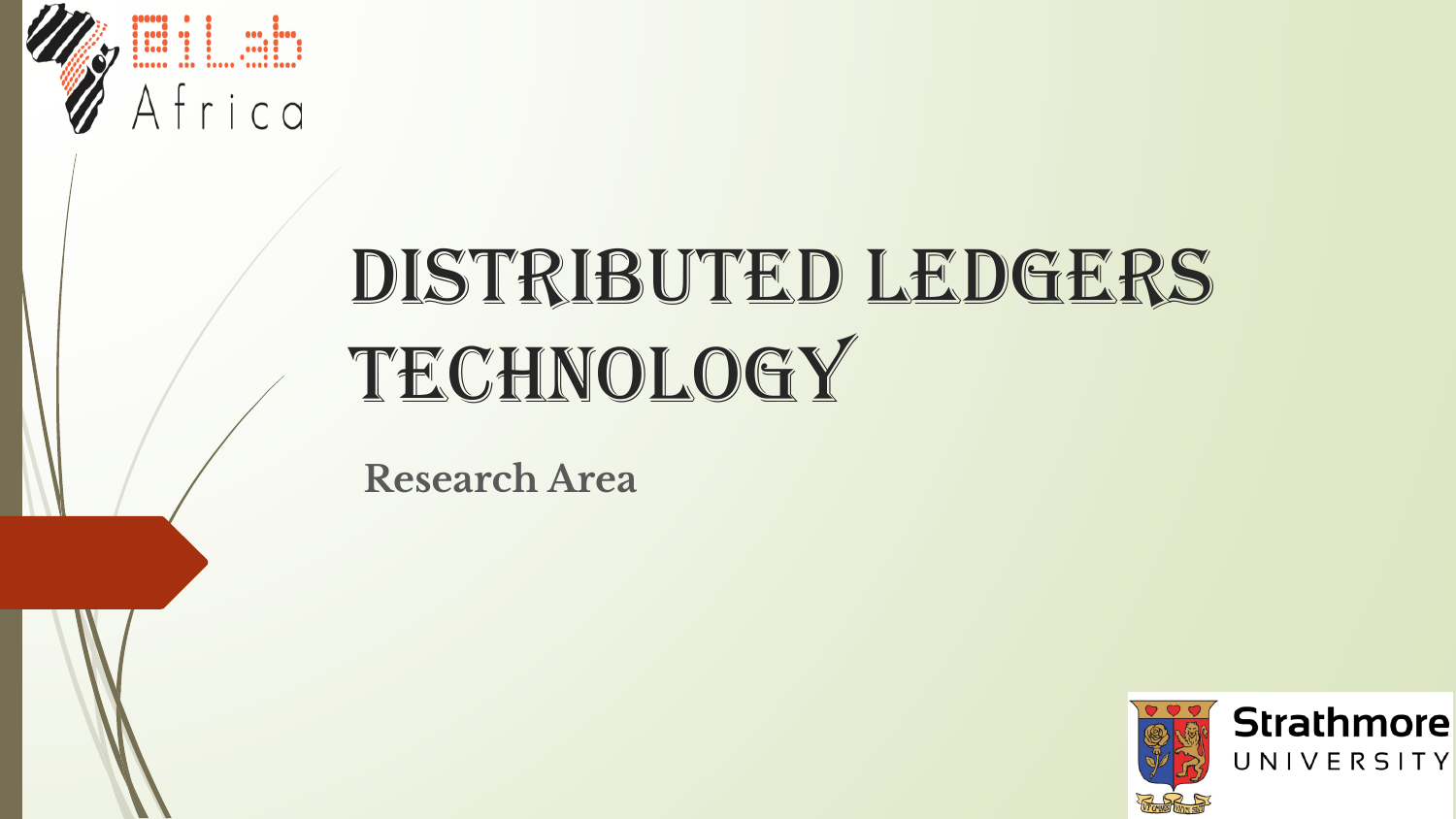# DIGITIZE ACADEMIC CERTIFICATES Using Blockchain to Curb Fraud:

The case of a Local University in Kenya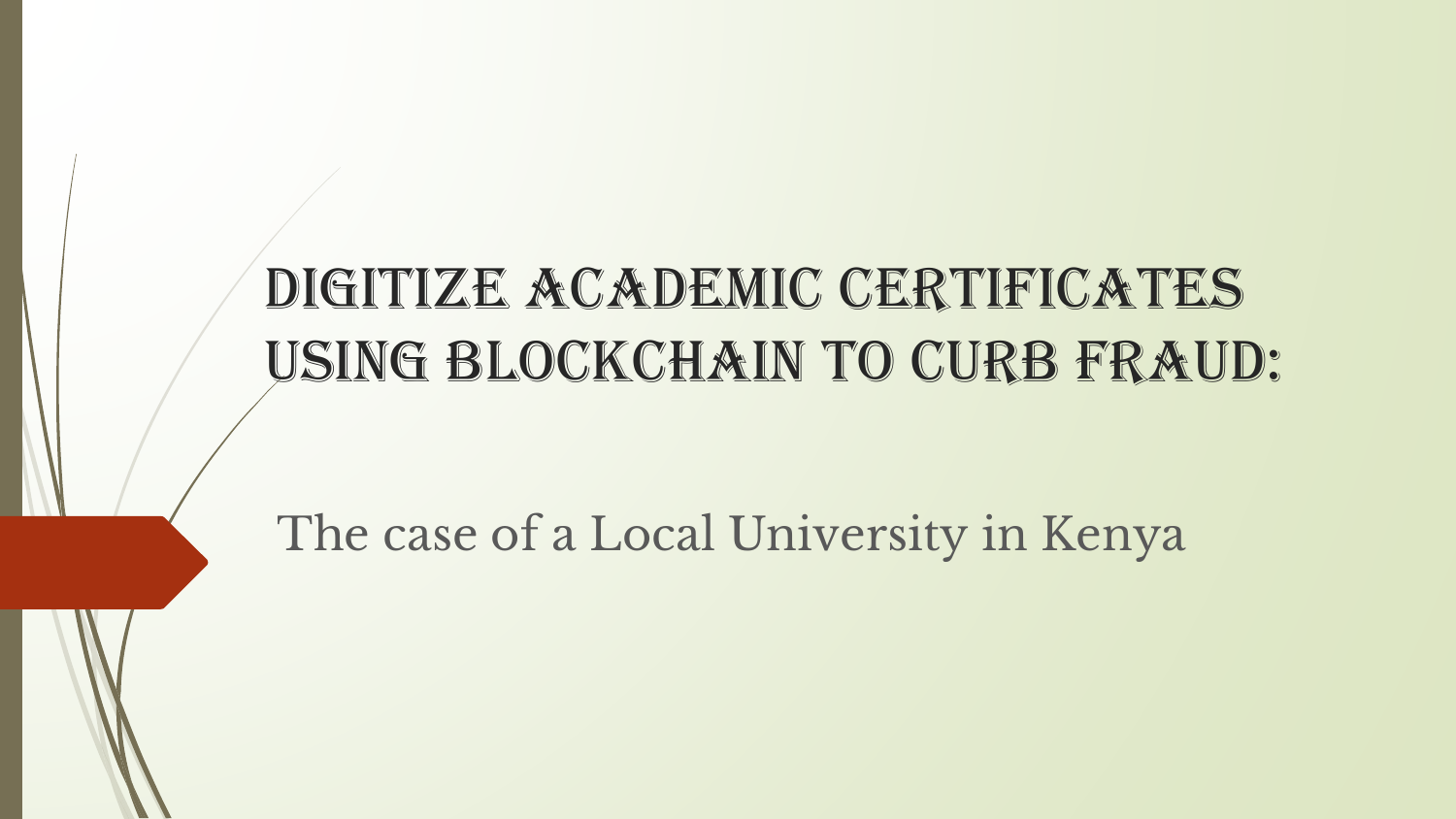### **Agenda**

- Problem definition
- Research Objective
- Proposed Solution
- Blockchain Features
- Design Features for Bitcoin Blockchain
- Proposed Approach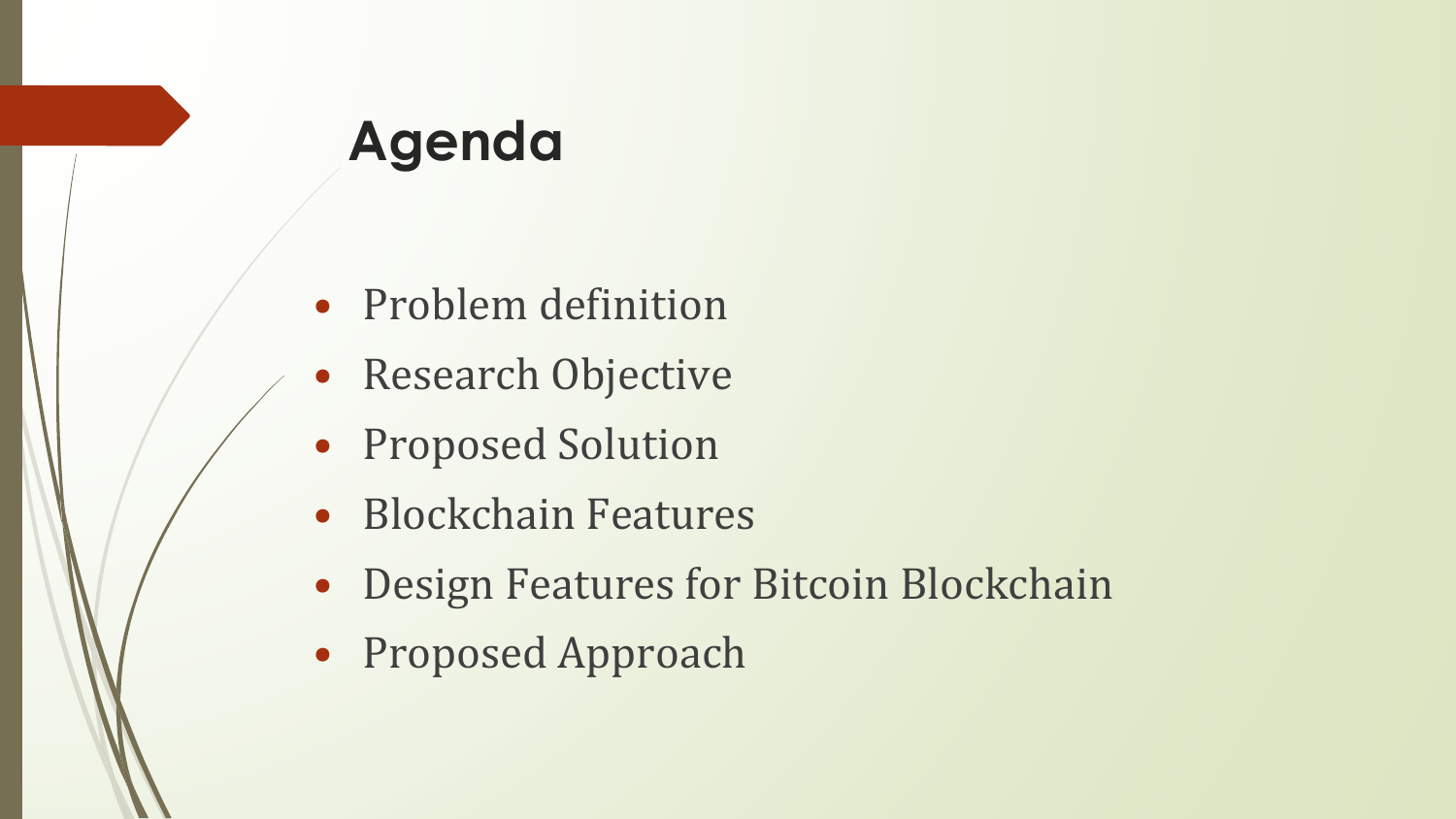# **Problem definition and justification**

- Worrying rate of the prevalence of fake academic certificates in the country
- The universities' role of issuing, storing and validating certificates is slow and expensive
- Detected during vetting for jobs especially in the public office
- Corruption has contributed to the spread of this malpractice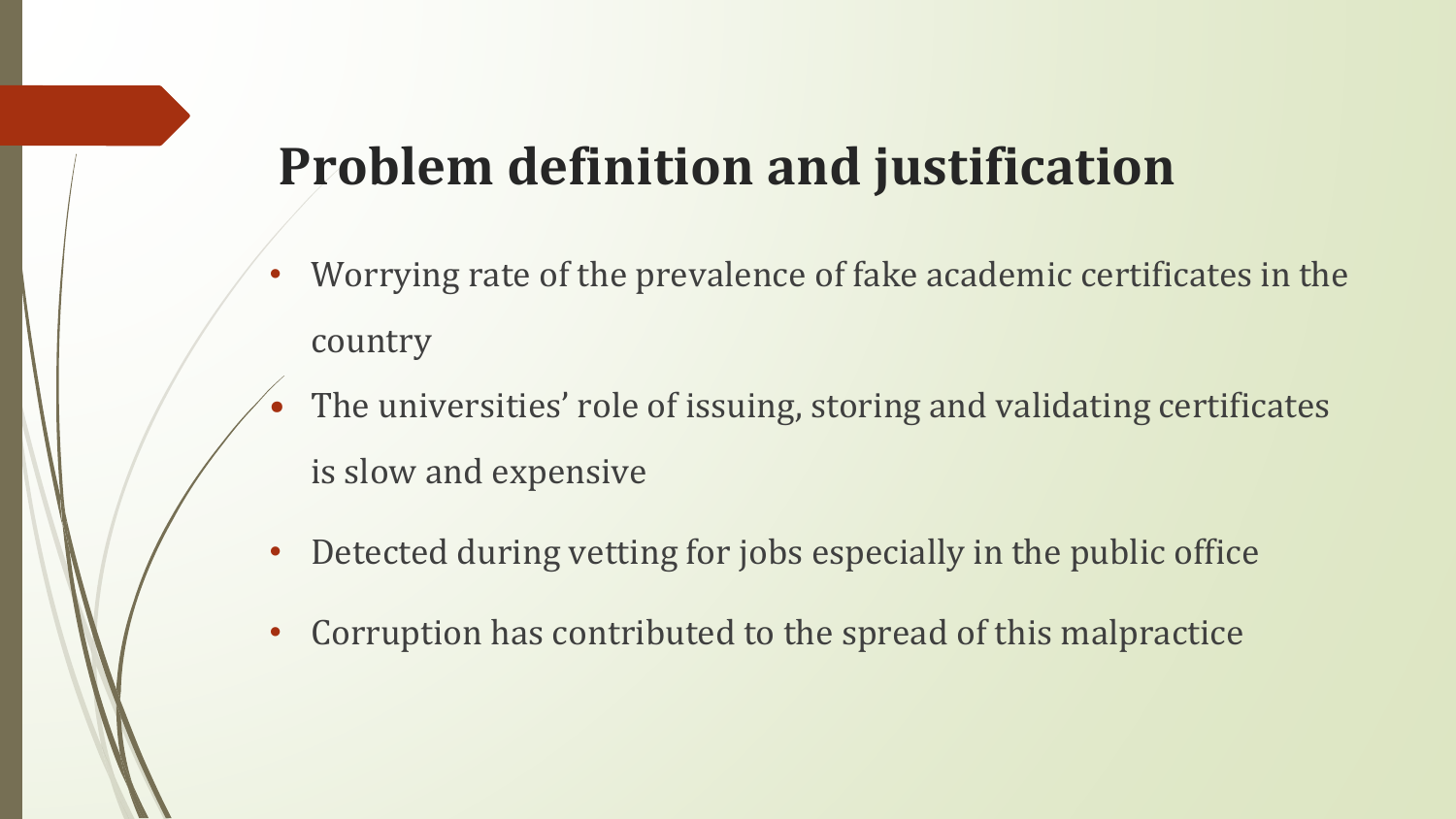# **Research objective**

• To digitize university academic certificates in an immutable, nonrepudiable and easily verifiable way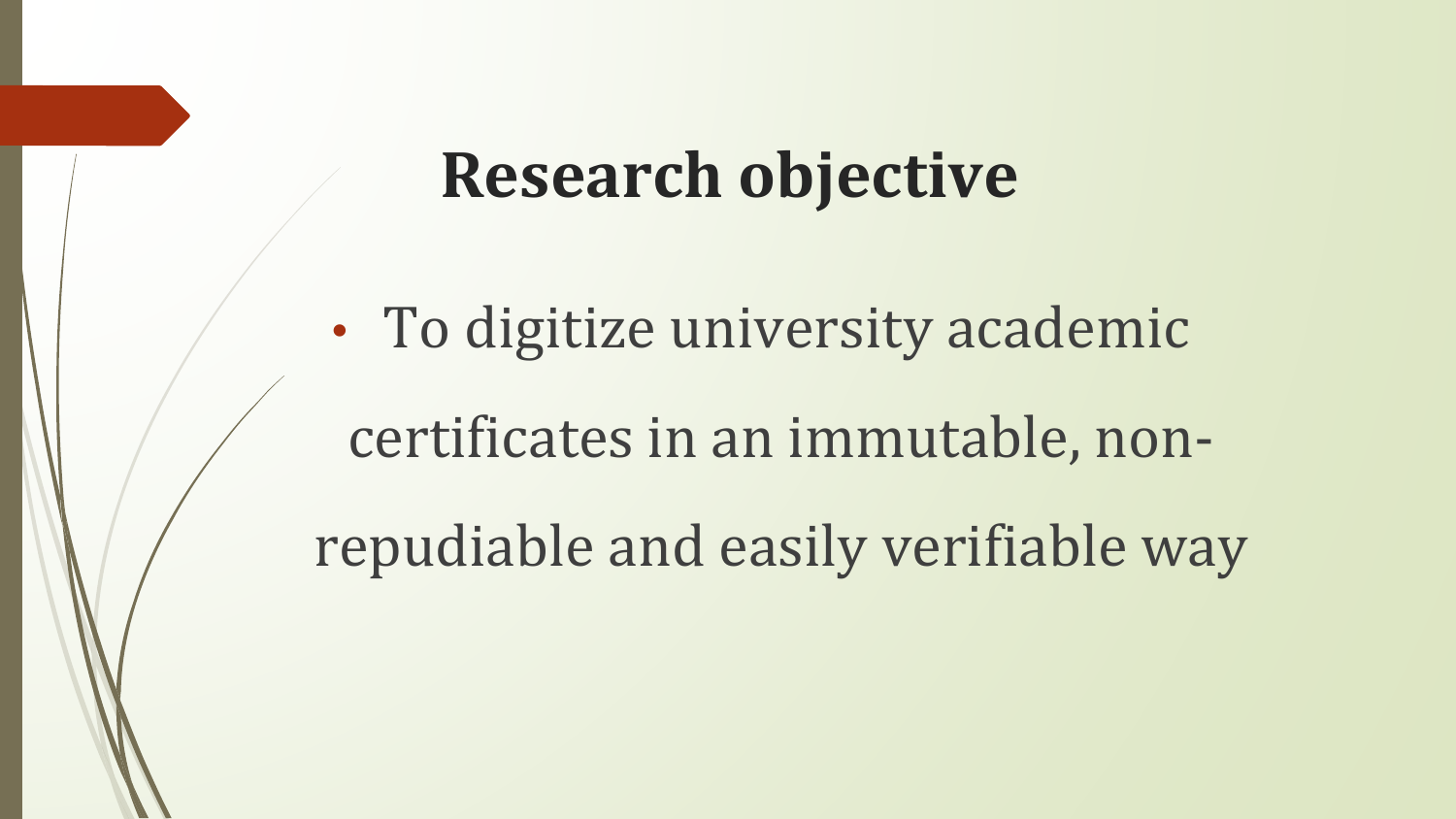# **Towards the solution**

- The learning institutions have to take charge by:
	- Implementing systems that ensure ease of issuing, maintaining, tracking and retrieval of their graduate records and,
	- Allow for effective verification of the authenticity of these records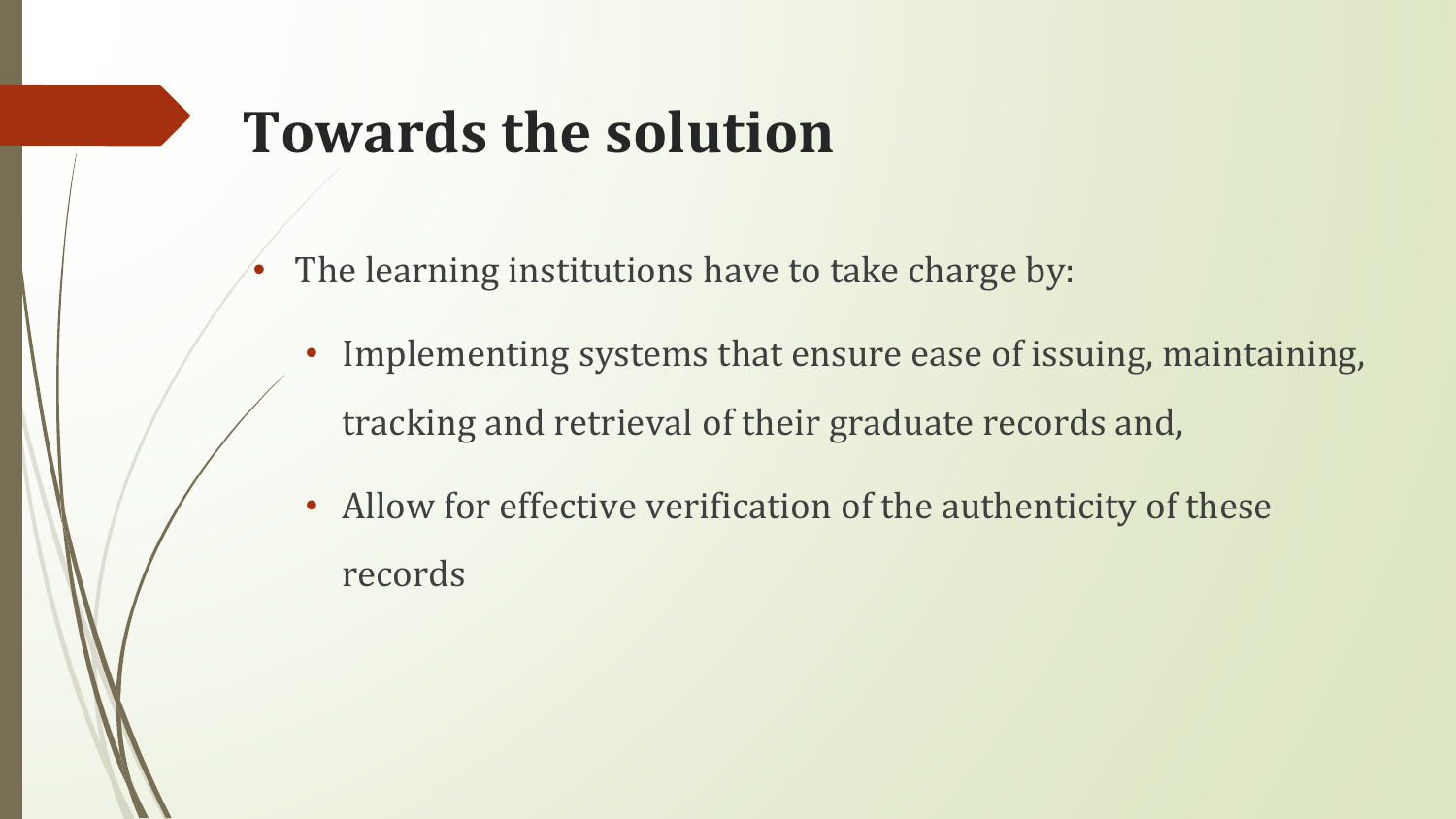#### **Proposed Solution**

- Using Blockchain technology
	- Brief introduction to blockchain technology
	- Blockchain is a trusted distributed ledger with shared business processes
	- It allows for the creation of permissioned and immutable records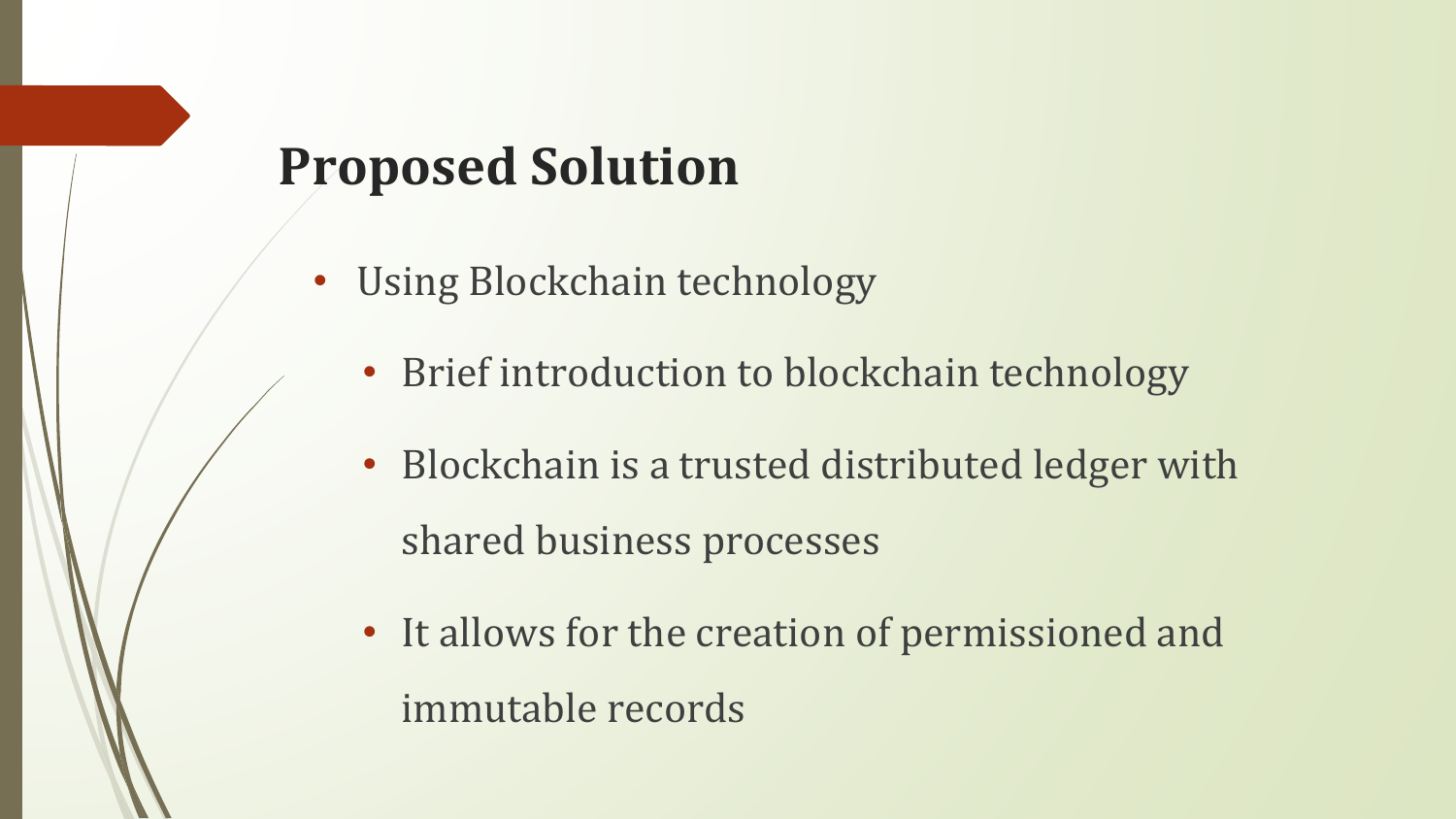# **Features of Blockchain that allow the achievement of our goals**

- It allows for the creation of permissioned and immutable records
	- Permissioned
	- Distributed (Shared)
	- Provenance and
	- Immutability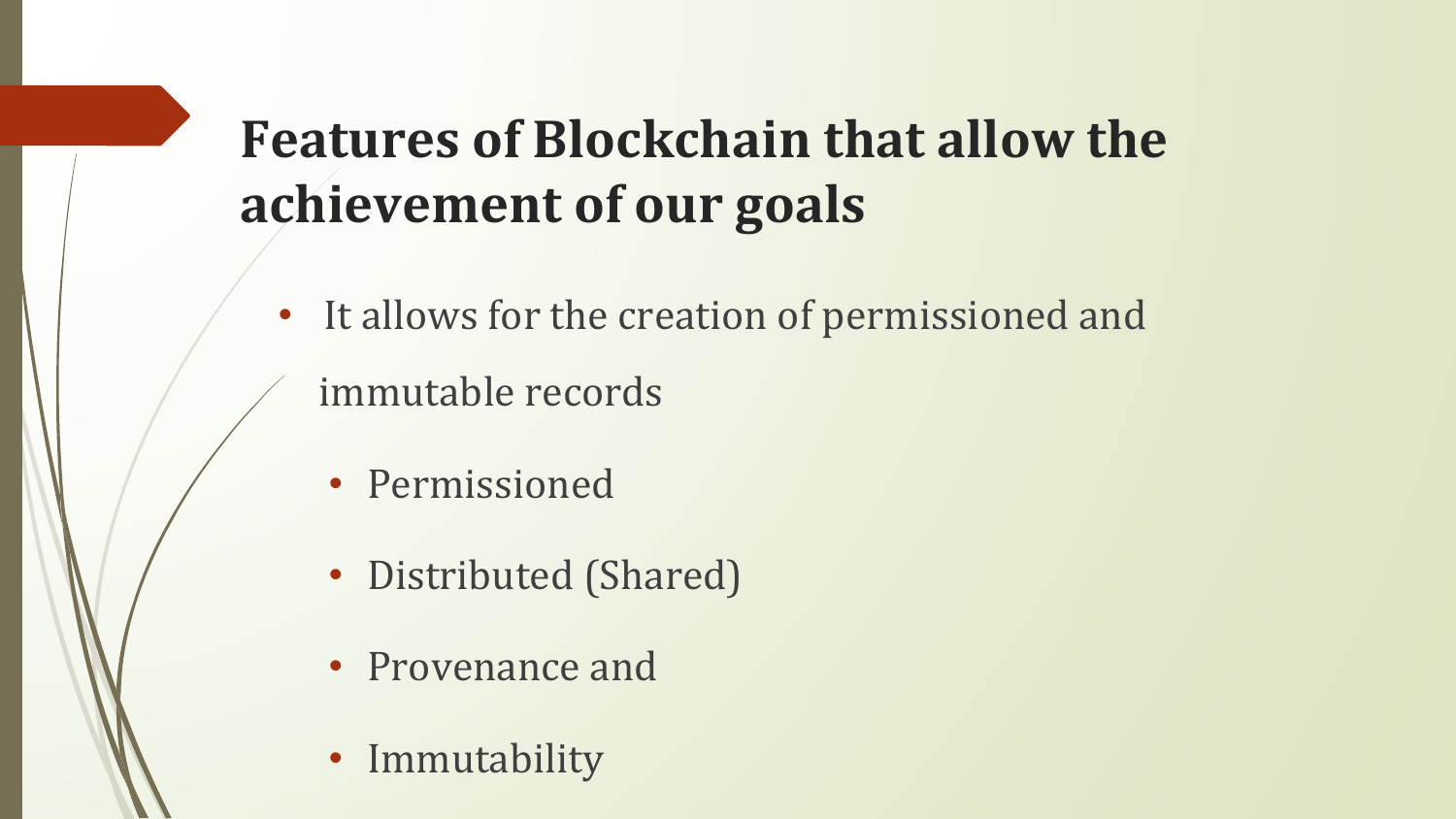# **With these capabilities we can:**

- Created digital certificates
	- Sharable and verifiable online
- Verify existing certificates to ascertain their authenticity
	- Physical and digital (Using the stored hash)
- Expedite reference of peoples credentials and qualifications online
	- From anywhere
	- No need to contact the institution directly incase the institution closes down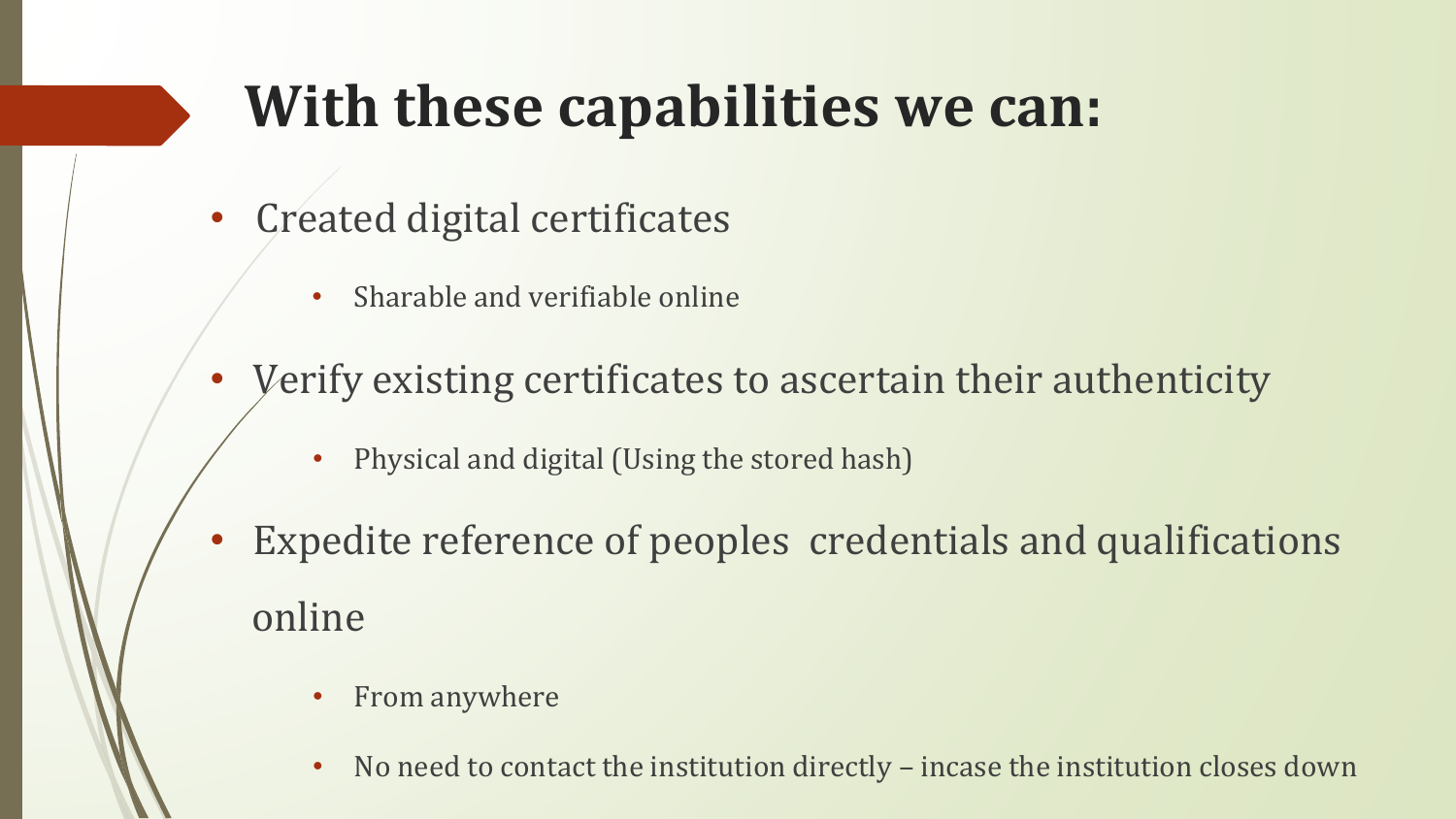#### Methodology

#### • **Agile implementation**

The Agile software methodology was proposed by the Agile team in 2001. It allows for a team of software developers to deliver working software to users at regular short intervals called sprints (Dingsøyr, Nerur, Balijepally, & Moe, 2012).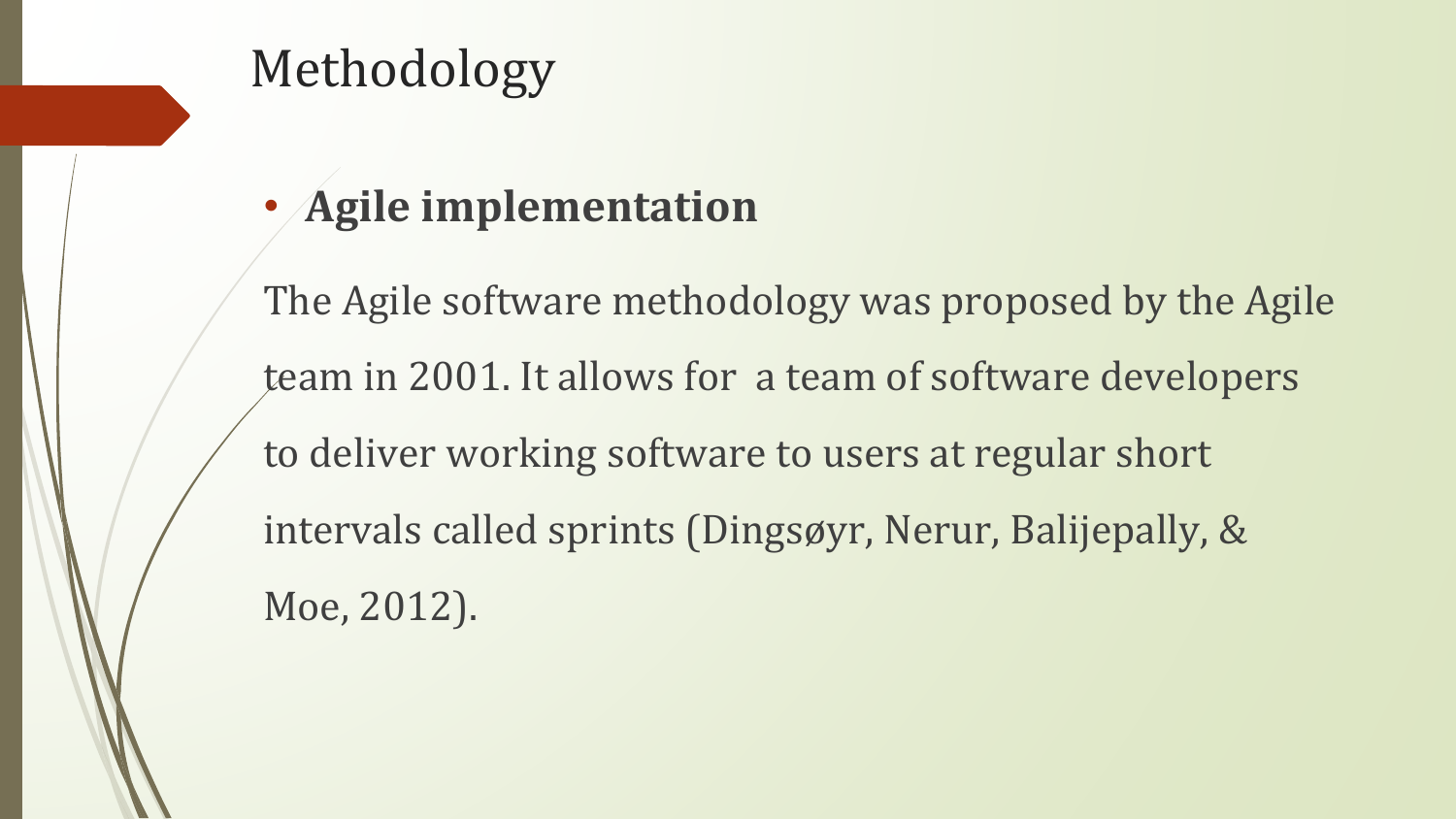# **Blockchain platform decision:**

- User base/ popularity
	- **Bitcoin**
	- Hyperledger
	- **Ethereum**
- Privacy/ Public
	- Hyperledger vs Ethereum
	- Other smaller platforms not so widely used: e.g. Gravity, Tendermint, Belrium, Hydrachain, IOTA etc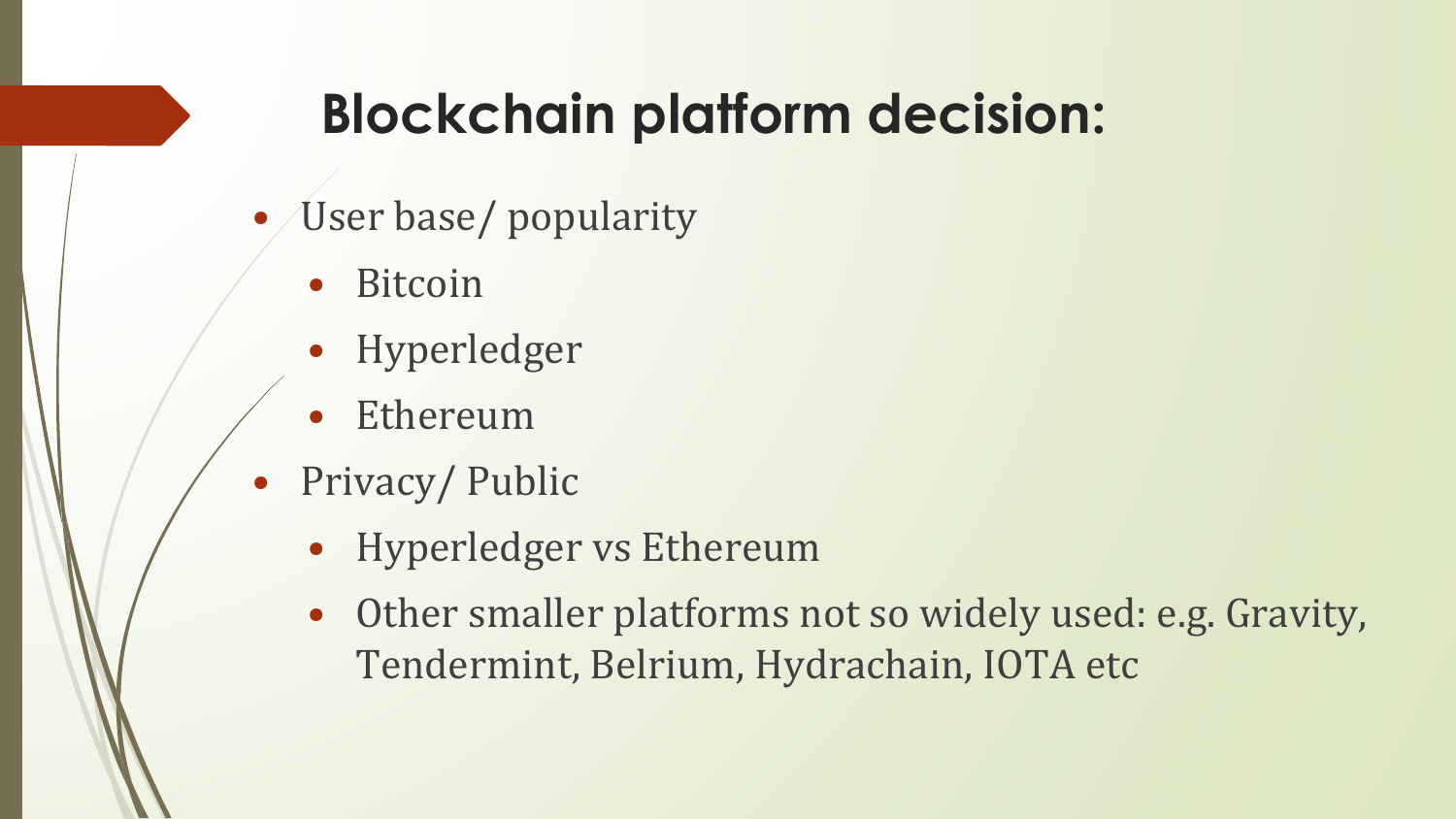# **Other Considerations**:

- Suitability for certificates/ Document maintenance
- Other institutions using it
- Consensus algorithm
- Supported languages
- Compatibility with different systems
	- Blockcerts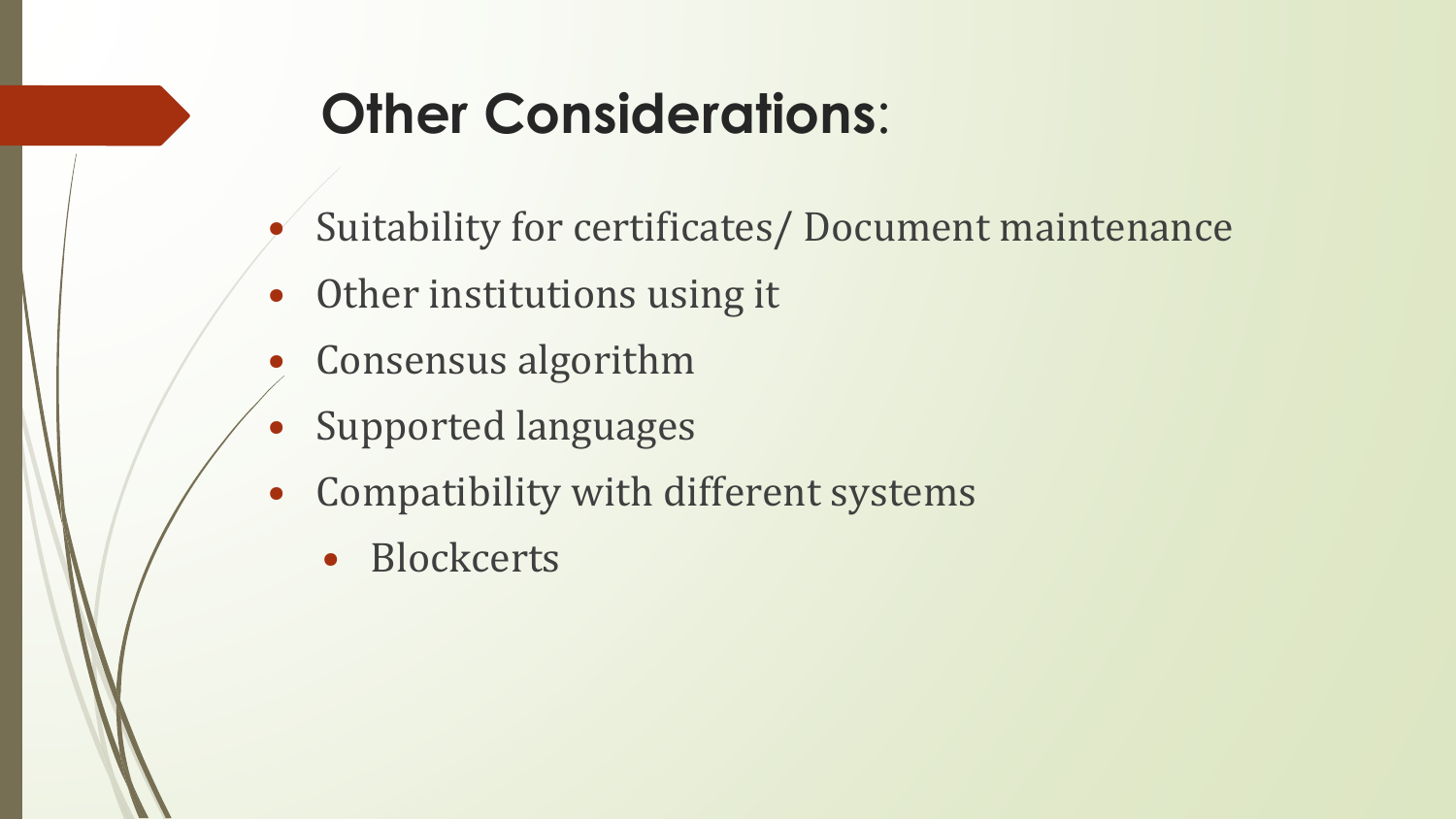# Design decisions for the A Blockchain platform:

- The process will involve no other products but a blockchain
- The process will allow anyone to authenticate a Strathmore University certificate without having to contact Strathmore.
- The whole process is based on document hashes and leverages the merkle root hash principle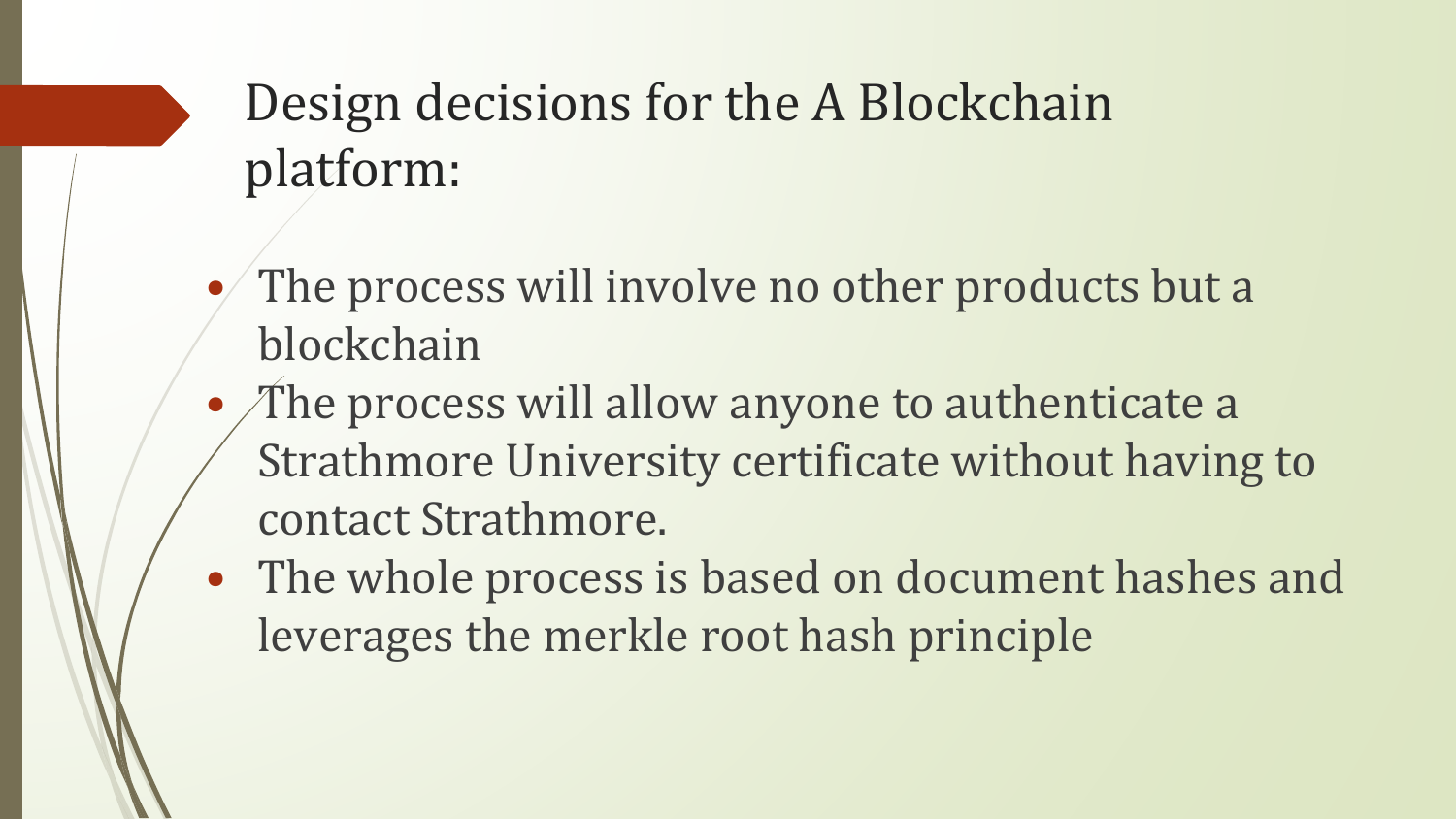#### Design decisions for the Bitcoin Blockchain:

- The record is stored on the bitcoin blockchain as an unspendable transaction.
- For self verification to work, extra metadata is included along with the certificate containing the merkle root hash, merkle proof, transaction identifier and public address used.
- Validity can be confirmed by comparing the hash of the certificate and the hash stored in the OP\_RETURN code in the blockchain transaction at a certain time using an explorer such as https://www.blockchain.com/explorer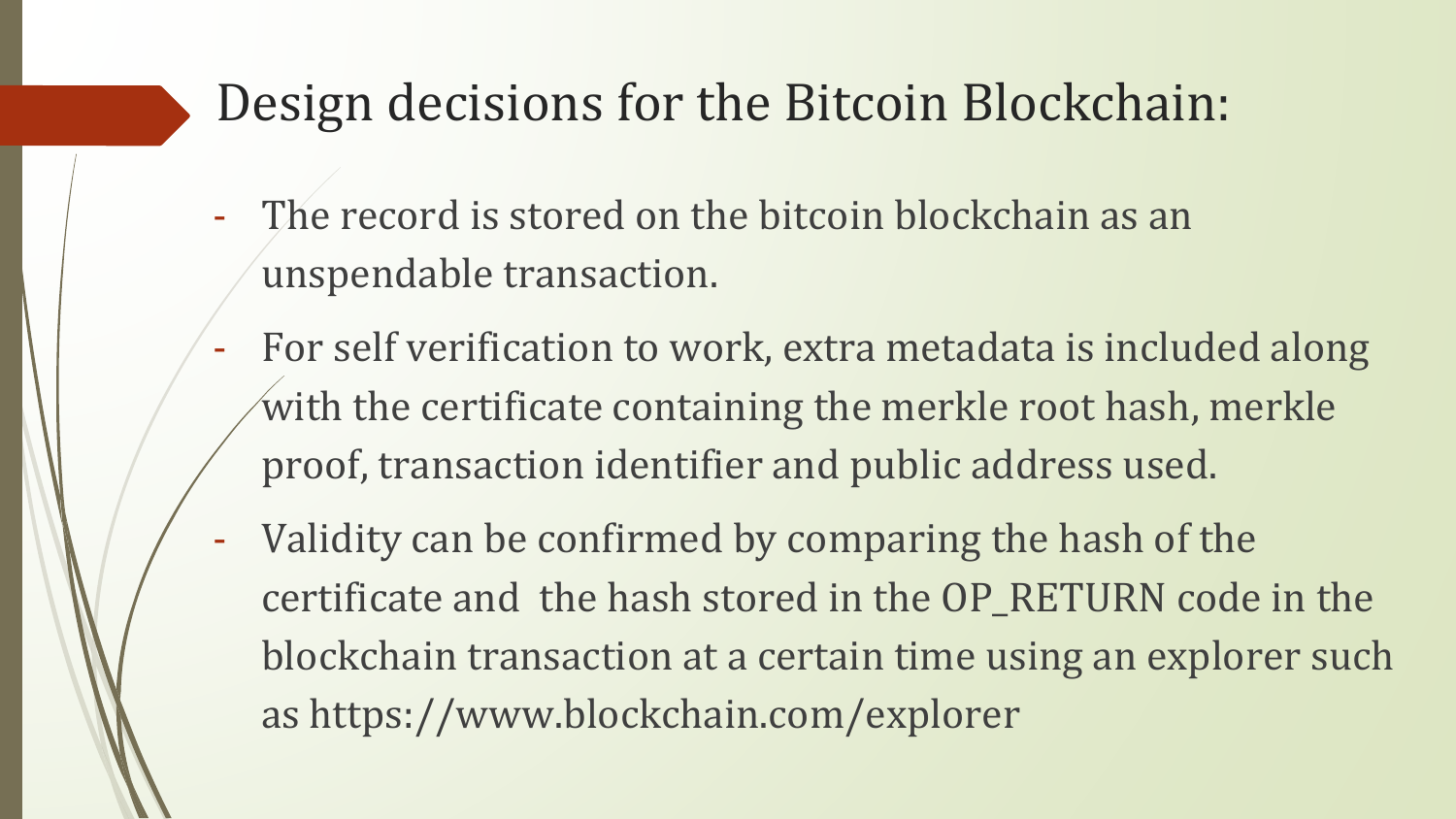

- Blockcerts is an open standard for building apps that issue and verify blockchain-based official records. These may include certificates for civic records, academic credentials, professional licenses, workforce development, and more.
- **Opensource**
- Versatile Hashes can be posted to Bitcoin, Ethereum and Hyperledger blockchain platforms [platform lock-up eliminated]
- The above platforms defined on Blockcerts, then the credentials are pushed to the blockchain of choice.
- Other institutions using it: Mit, University of Melbourne, UNIC, Gvt of Malta etc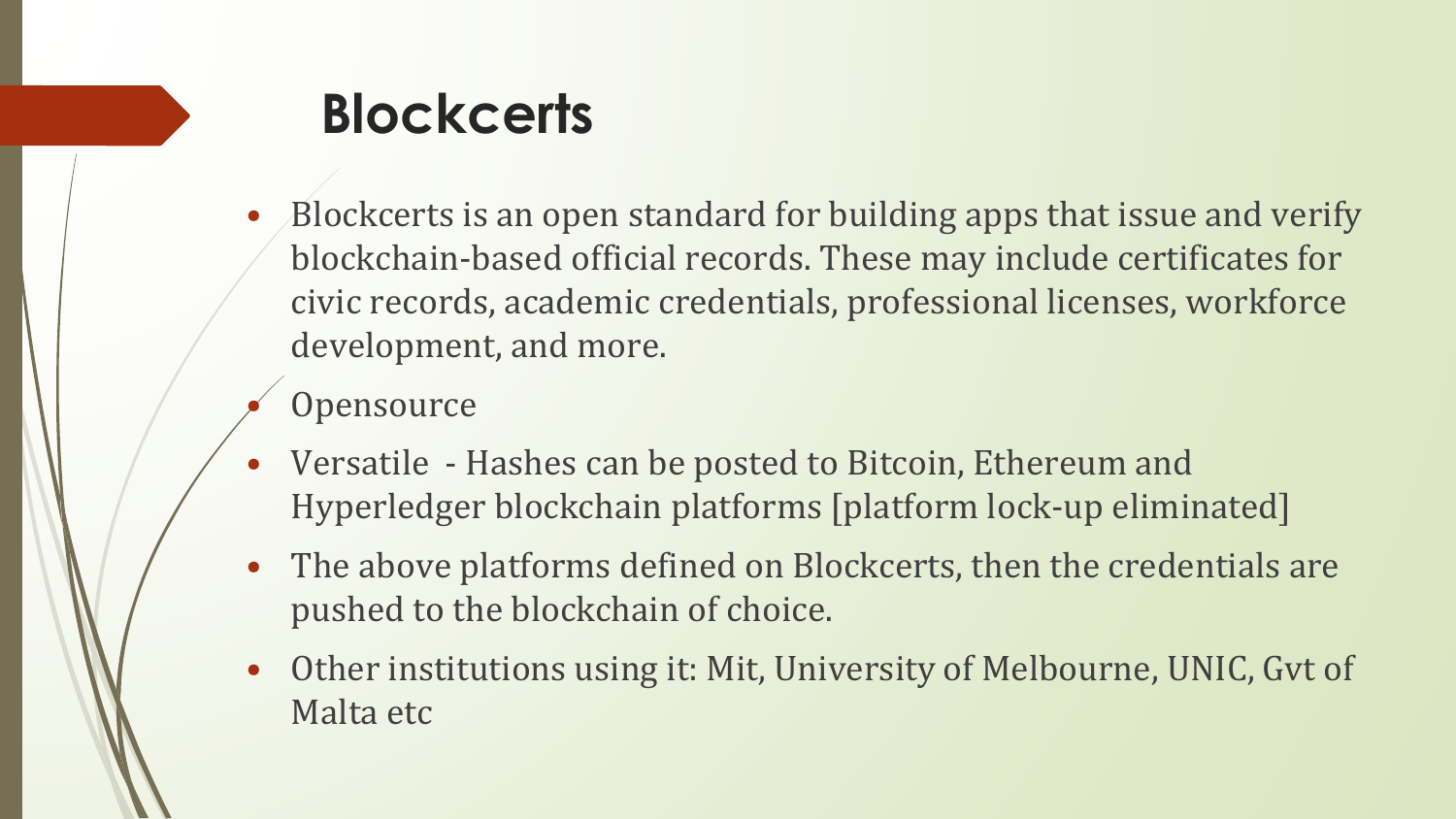#### Certificate tools module on blockcerts

#### Il blockchain-certificates / cert-tools  $\blacksquare$ Y Fork 33 **O** Watch 8 \* Star <> Code (ii) Issues (2) i] Pull requests io **III** Projects o lili, Insights Branch: master + cert-tools / cert\_tools / Create new file Find file **History** gubo77 for displayHtml Latest commit exesse on Jun 28 **B\_init\_py** bump cert-core 4 months ago @ create\_issuer.py fix paths a year ago @ create\_revocation\_addresses.py uncompressed addresses no longer default. Add pycoin to requirements ... 2 years ago @ create\_v1\_2\_certificate\_template.py for paths a year ago. @ create\_v2\_certificate\_template.py fix displayHtml 3 months ago Create\_v2\_issuer.py for paths a year ago extract\_links.py V2 updates (#12) 2 years ago helpers.py fix paths a year ago missantiate\_v1\_2\_certificate\_batch.py fix paths a year ago. instantiate\_v2\_certificate\_batch.py human readable filenames, don't regenerate certs (#22) 11 months ago ig isonpath\_helpers.py V2 updates (#12) 2 years ago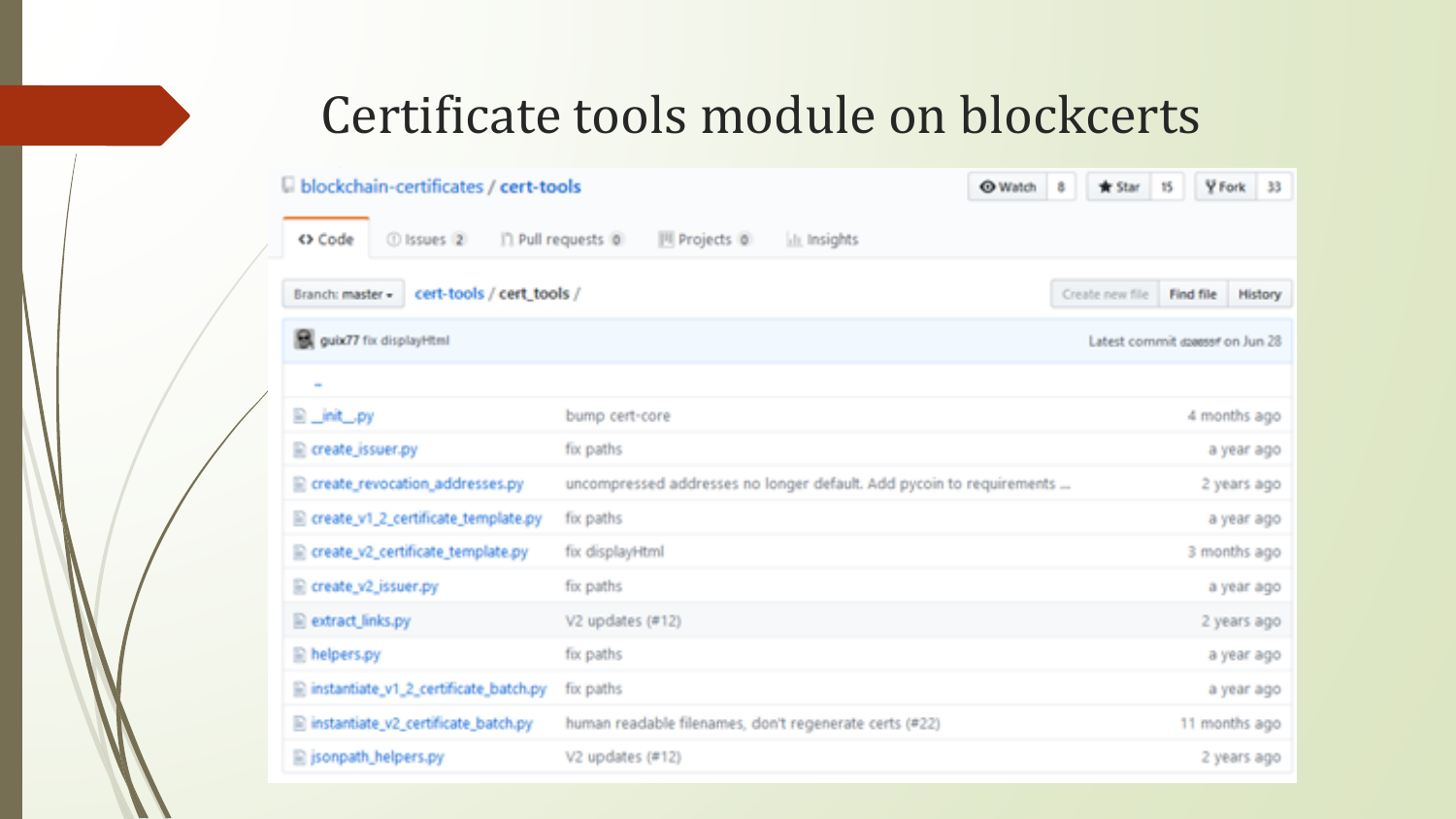

Figure 1 Workflow of the blockchain based credential prototype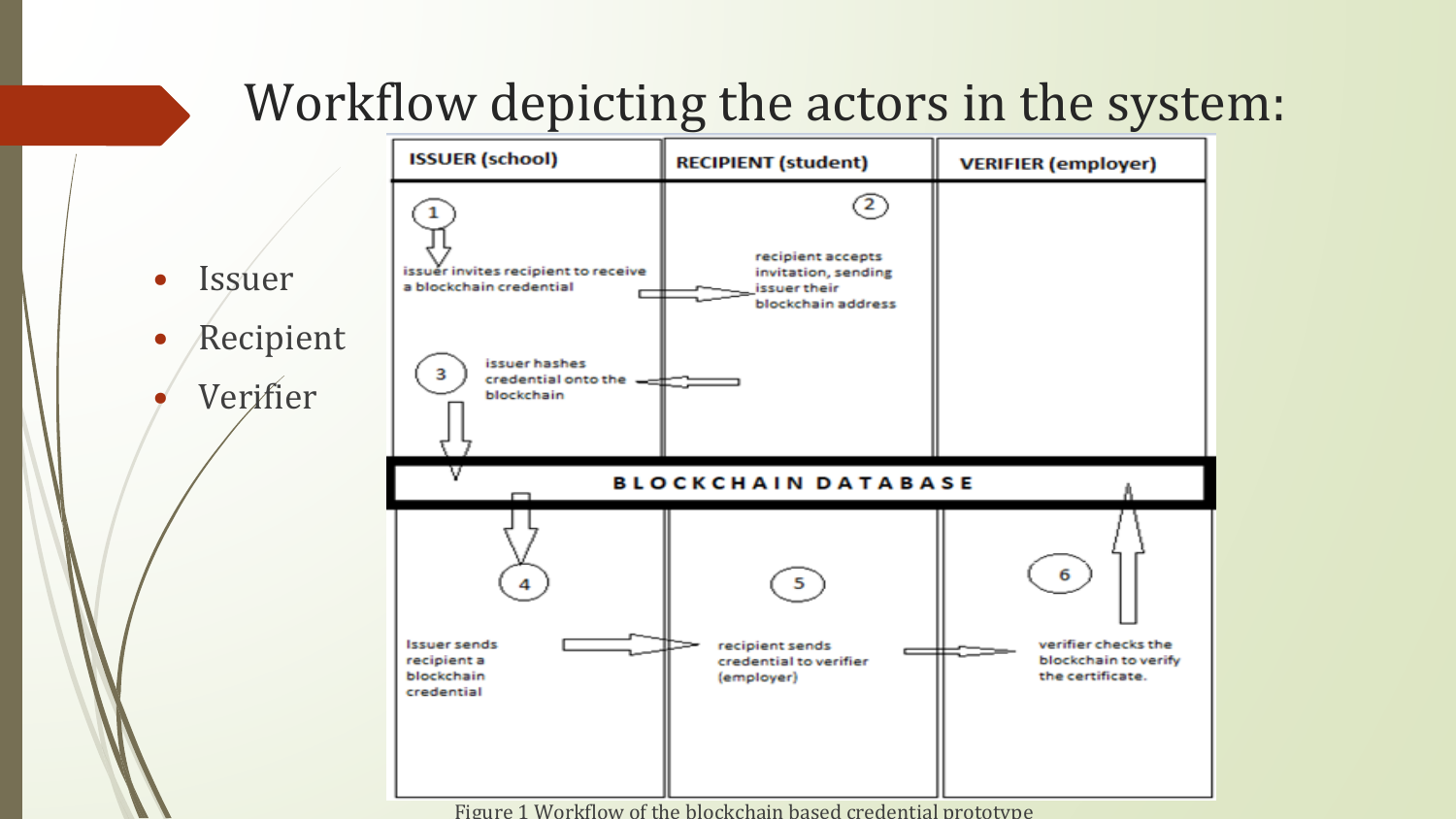#### **System and database architecture**

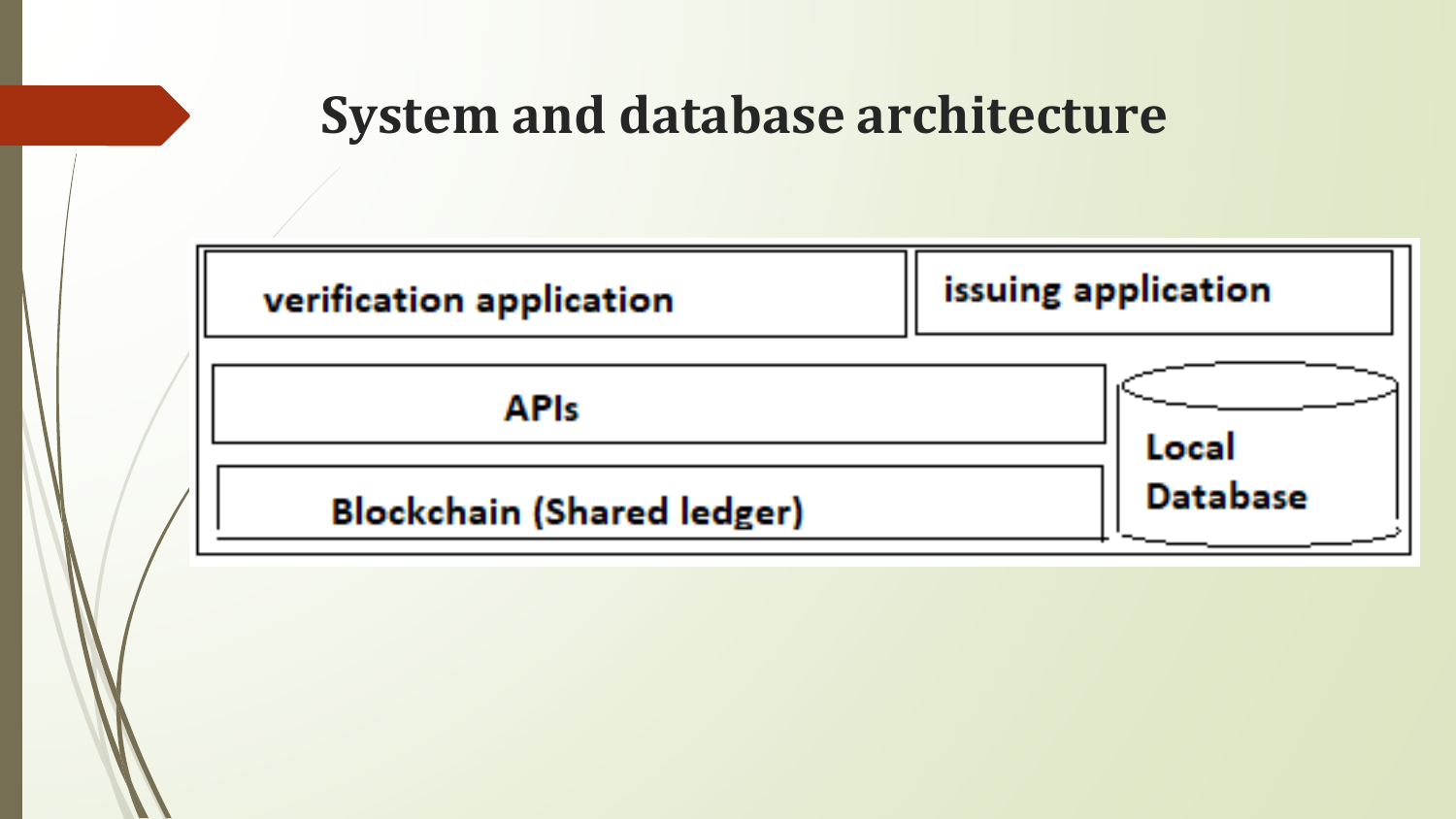#### Creating the certificate

| name             | pubkey                                                  | identity               |  |
|------------------|---------------------------------------------------------|------------------------|--|
| Eularia Landroth | ecdsa-koblitz-pubkey:mtr98kany9G1XYNU74pRnfBQmaCg2FZLmc | eularia@landroth.org   |  |
| Richard Otolo    | ecdsa-koblitz-pubkey:mkwntSiQmc14H65YxwckLenxY3DsEpvFbe | rotolo@strathmore.edu  |  |
| Eunice Maingi    | ecdsa-koblitz-pubkey:maingiSiQmc14H65YxwckLenxY3DsEpvFb | emaingi@strathmore.edu |  |
|                  |                                                         |                        |  |

- Create a CSV file with the details of the certificates and their recipients - for a batch.
- Hash of hashes
	- (Merkle tree)
- A note on privacy

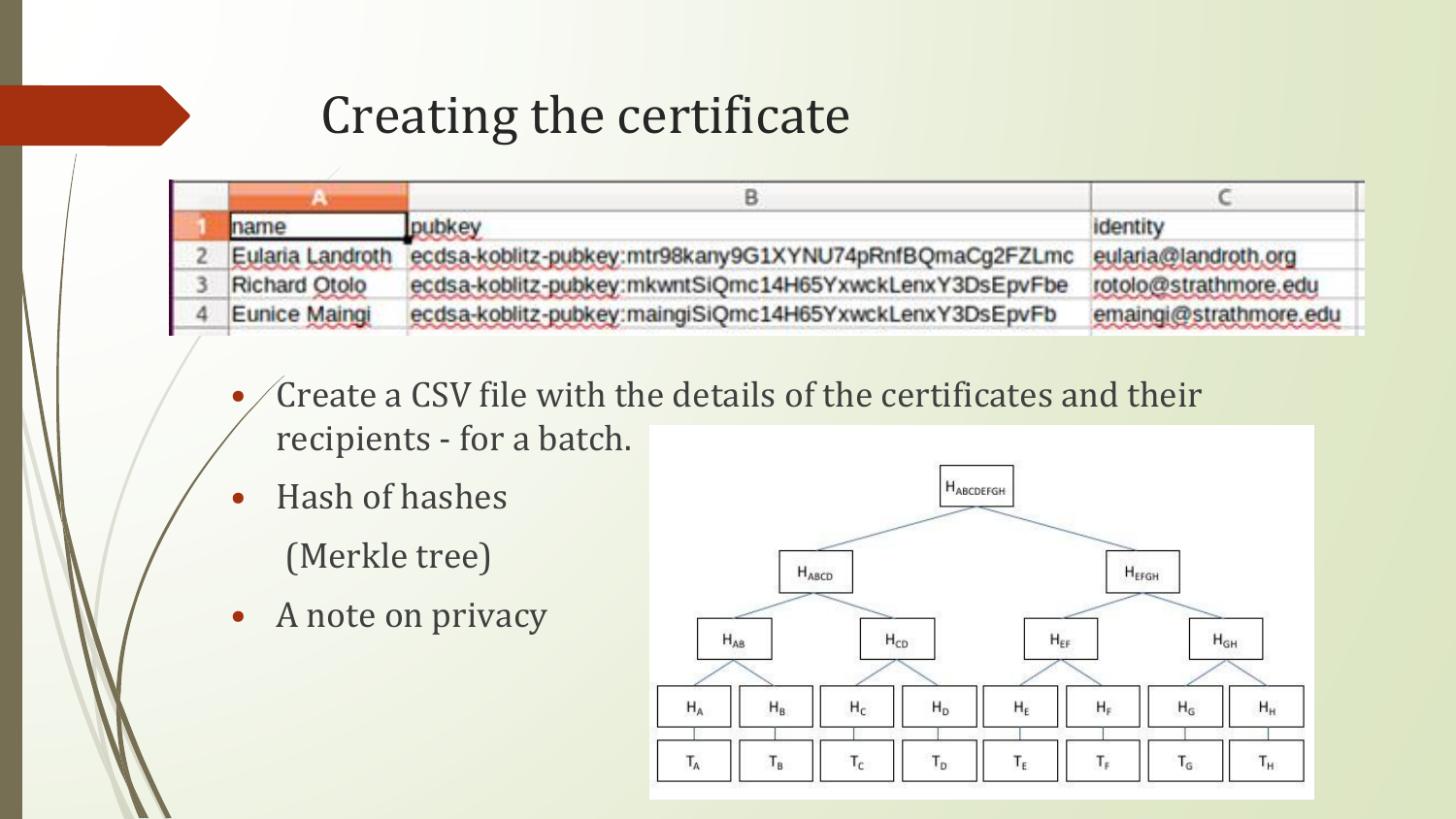#### The results:

| $\leftarrow$<br>$\epsilon$<br>and a<br>$\Omega$ | <b>C</b> localhost: 5000                                                                                                                                            |
|-------------------------------------------------|---------------------------------------------------------------------------------------------------------------------------------------------------------------------|
| ☆ Most Visited ■ Quick Start - Blockcer         |                                                                                                                                                                     |
|                                                 |                                                                                                                                                                     |
|                                                 | <b>Strathmore</b>                                                                                                                                                   |
|                                                 | UNIVERSITY                                                                                                                                                          |
|                                                 |                                                                                                                                                                     |
|                                                 | <b>BLOCKCHAIN DIPLOMA</b>                                                                                                                                           |
|                                                 | This certificate identifies you as an alumnus of the Strathmore University Blockchain Bootcamp<br>and verifies your membership in the the bootcamp alumni community |
|                                                 | Contact: rotolo@strathmore.edu<br>Questions? Check out our FAQ page<br>Home   Powered by the Blockchain Certificates Project                                        |
|                                                 |                                                                                                                                                                     |
|                                                 |                                                                                                                                                                     |
|                                                 |                                                                                                                                                                     |
|                                                 |                                                                                                                                                                     |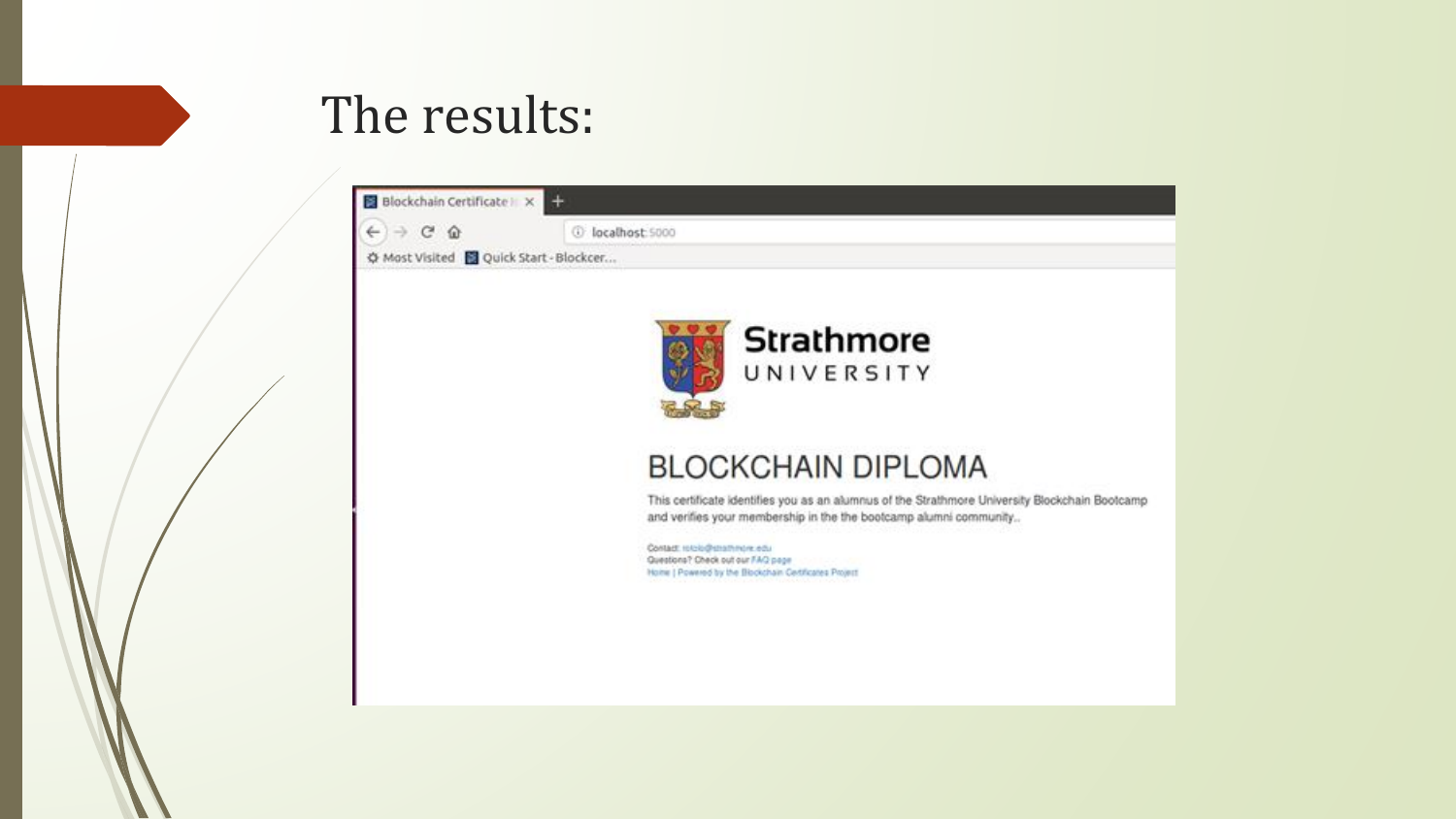#### Verification of the certificate:

#### Sample verification portal

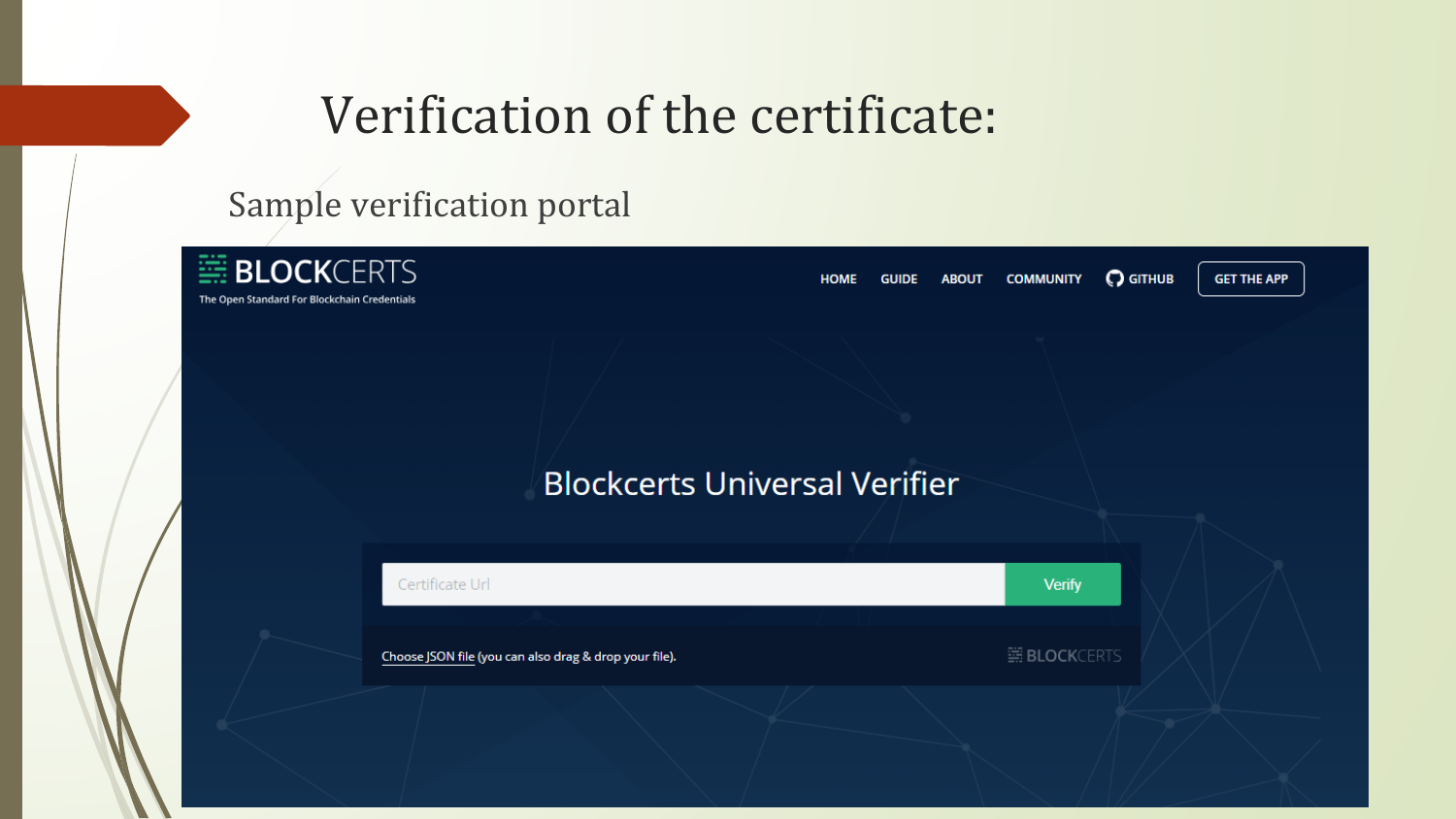#### Legitimate certificate:

(venv) novice@blockchain:~/BLOCKCERTS/kenet\_project/cert-verifier/cert\_verifier\$ python verifier.py cert.json cert.json Checking certificate has not been tampered with, passed Checking certificate has not expired, passed Checking not revoked by issuer, passed Checking authenticity, passed Validation, passed

### Fake certificate:

(venv) novice@blockchain:-/BLOCKCERTS/kenet project/cert-verifier/cert verifier\$ python verifier.py ca0f6165-0f8c-41fb-8 83a-35234a242e2e.json ca0f6165-0f8c-41fb-883a-35234a242e2e.json ERROR: root:Certificate has been modified Traceback (most recent call last): File "/home/novice/BLOCKCERTS/kenet project/venv/local/lib/python2.7/site-packages/cert verifier/checks.py", line 111, in do execute detect unmapped fields=self.detect unmapped fields) File "/home/novice/BLOCKCERTS/kenet project/venv/local/lib/python2.7/site-packages/cert schema/jsonld helpers.py", lin e 184, in normalize jsonld 'There are some fields in the certificate that do not correspond to the expected schema. This has likely been tamper ed with. Unmapped fields are: ' + error string) BlockcertValidationError: There are some fields in the certificate that do not correspond to the expected schema. This h as likely been tampered with. Unmapped fields are: <http://fallback.org/displayHtml> "<h1>Well done! Well done!</h1> ERROR: root:Verification step VerificationGroup failed! ERROR: root:Verification step VerificationGroup failed! Checking certificate has not been tampered with, failed Checking certificate has not expired, not started Checking not revoked by issuer, not started Validation, failed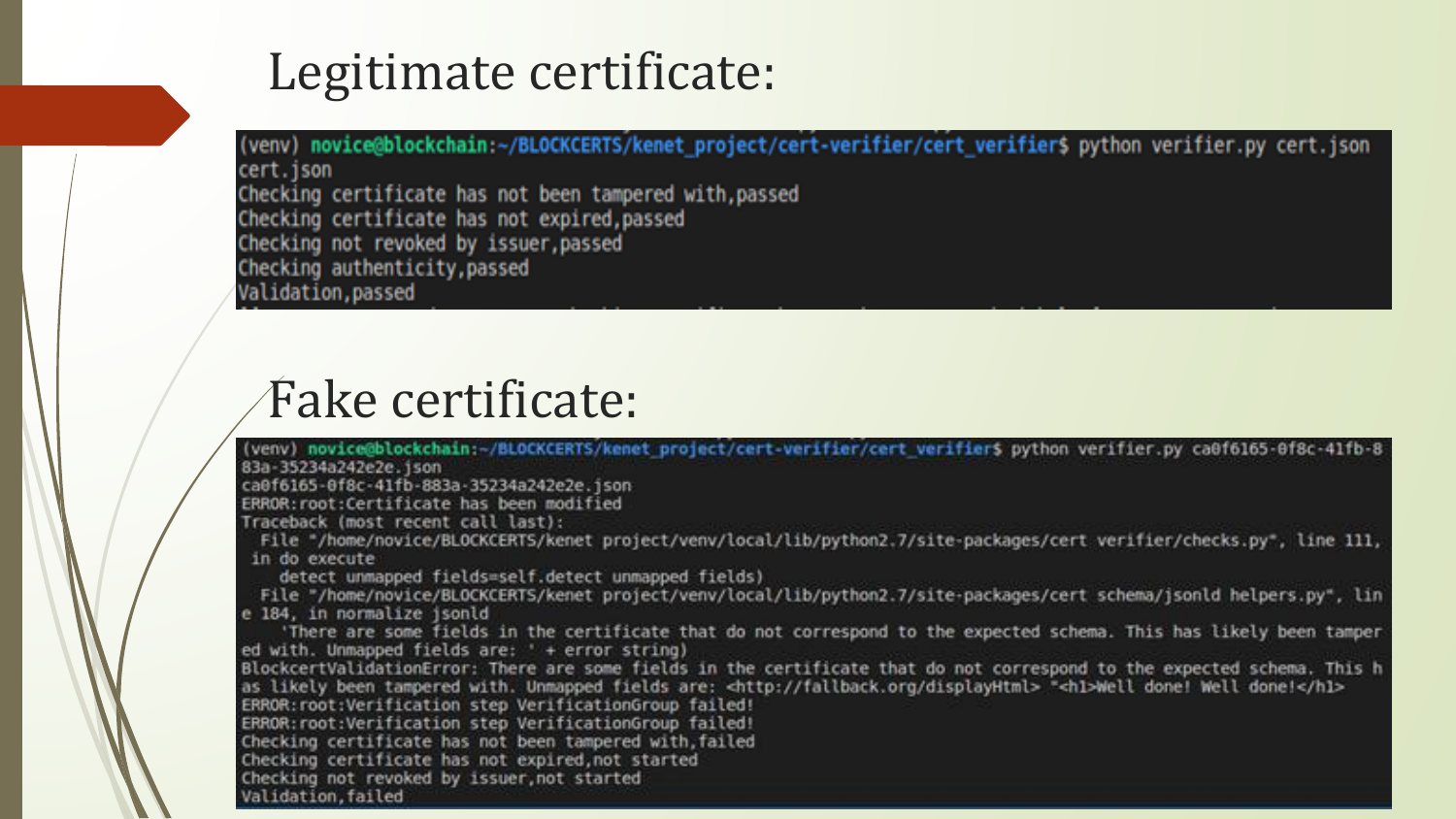#### **Future project scaling**

- Replicate to all the courses in the university
- Scaling to other institutions